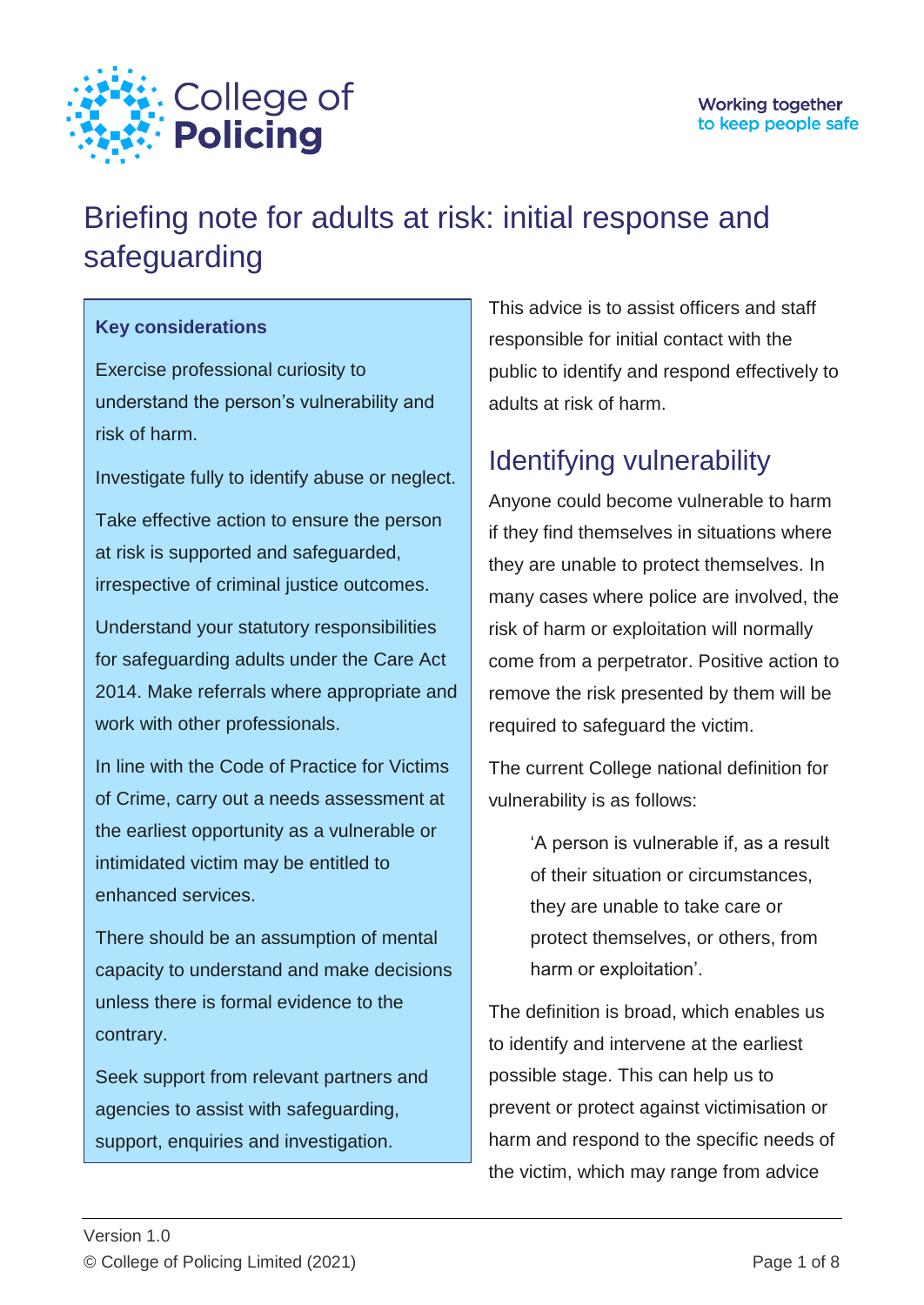and support, to helping to resolve their situation, to full statutory adult safeguarding interventions.

The **THRIVE** model provides a framework to help establish vulnerability needs and risk at the point of contact.

Some perpetrators may use a pattern of abuse through controlling, coercive, grooming, stalking, or threatening behaviours to target very vulnerable people. Careful assessment based on best information will be required to identify such potentially dangerous people.

Policing has the unique opportunity to identify those adults at risk who require safeguarding and to access the help they require as we are often the first agency the vulnerable reach out to. The College of Policing **[National Agencies Booklet](https://www.mle.ncalt.pnn.police.uk/CourseContent/37444/Public%20Protection%20National%20Agencies.pdf)** provides details of specific services with 24/7 helplines. You will benefit from understanding local referral pathways to help victims navigate through available services. The following advice will assist in safeguarding those adults at risk who fall under the Care Act 2014 or otherwise.

### Policing responsibilities under the Care Act 2014

**[The Care Act 2014](https://www.legislation.gov.uk/ukpga/2014/23/contents/enacted)** created a legal framework to ensure that key organisations with responsibilities for adult safeguarding work together.

Adult safeguarding means protecting an adult's right to live in safety, free from abuse and neglect. Adult safeguarding procedures under the Care Act 2014 apply to adults at risk with care and support needs.

**Adults at risk** – Under the Act, an adult at risk is an adult who has needs for care and support, who is experiencing, or is at risk of, abuse or neglect and as a result of those needs is unable to protect themselves against the abuse or neglect or the risk of it.

**Care and support needs** – Care and support needs include those who require practical, financial and emotional support to help manage their lives and be independent. Not all adults at risk of harm identified by police will require referral to the local authority. However, policing will still have a safeguarding role in relevant cases and activity relating to safety and protection, which may require a multi-agency response.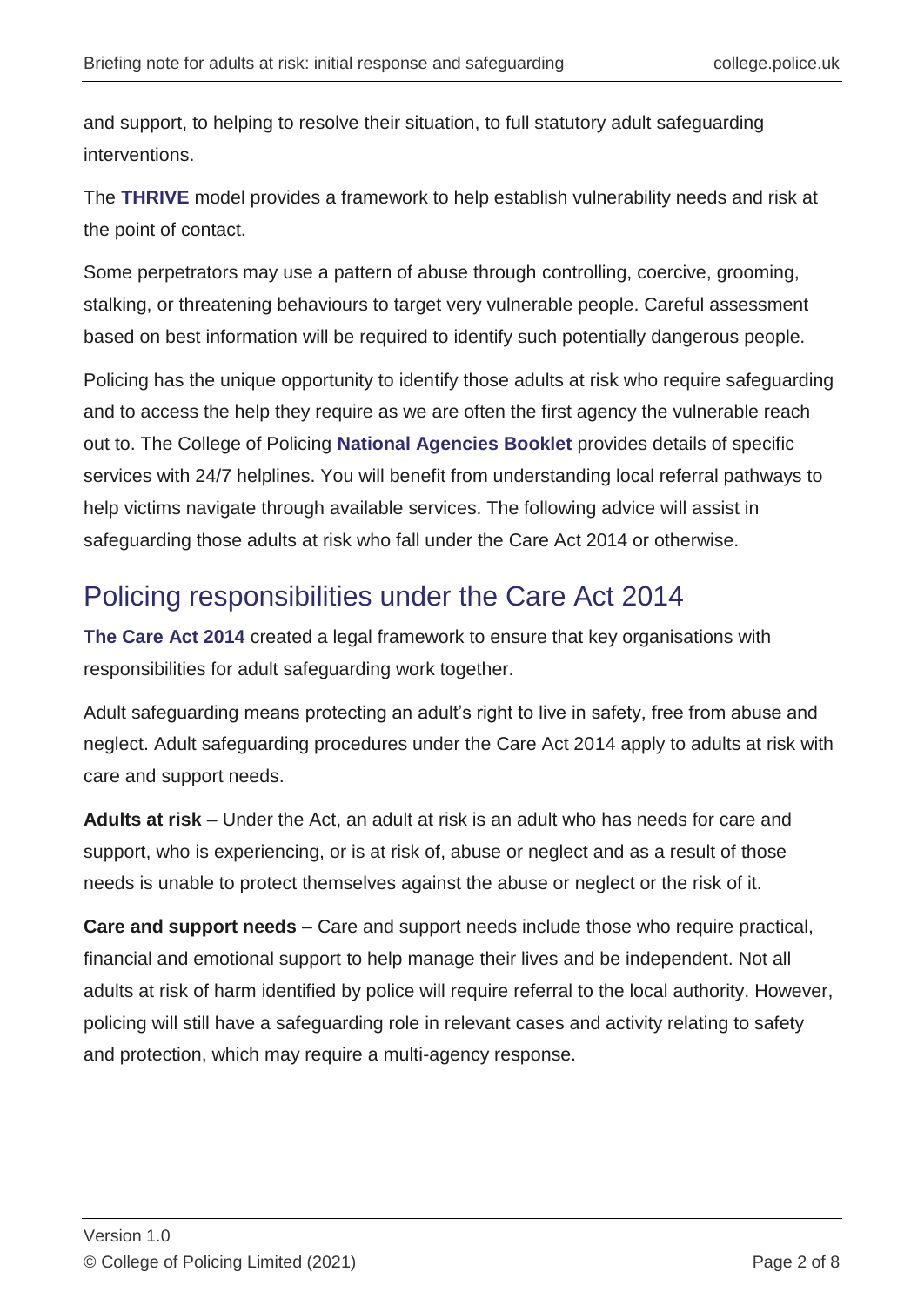**Safety and wellbeing** – When it is appropriate for policing to take steps to support the care needs of an adult, interventions should be in line with their wishes as far as possible. This approach is in line with the Care Act 2014 overarching principle of **[Making Safeguarding](https://www.local.gov.uk/sites/default/files/documents/25.29%20-%20CHIP%20Making%20Safeguarding%20Personal%3B%20What%20might%20‘good’%20look%20like%20for%20the%20Police_x3F_%20_WEB.pdf)  [Personal \(MSP\).](https://www.local.gov.uk/sites/default/files/documents/25.29%20-%20CHIP%20Making%20Safeguarding%20Personal%3B%20What%20might%20‘good’%20look%20like%20for%20the%20Police_x3F_%20_WEB.pdf) ['Wellbeing' principles](https://www.local.gov.uk/sites/default/files/documents/Practice_Tool_5-six_core_principles%20WEB.pdf)** are linked to the MSP when carrying out any care and support, or safeguarding actions, in respect of an adult with care and support needs.

Safety and wellbeing will always be the first priority.

**Abuse or neglect** may include but is not limited to:

- psychological
- physical
- sexual
- financial or material
- neglect or acts of omission
- hate crime
- institutional abuse
- modern slavery
- domestic abuse
- self-neglect
- elder abuse
- radicalisation and extremism
- 'cuckooing'

Individual carers or care providers may be involved in the neglect of an adult and officers should be aware of the specific behaviours and offences.

The issue of pressure sores as a cause for a safeguarding concern often arises for responders and investigators. This matter is covered in depth in the **[Department of Health](https://assets.publishing.service.gov.uk/government/uploads/system/uploads/attachment_data/file/756243/safeguarding-adults-protocol-pressure-ulcers.pdf)  [and Social Care Safeguarding Adults Protocol](https://assets.publishing.service.gov.uk/government/uploads/system/uploads/attachment_data/file/756243/safeguarding-adults-protocol-pressure-ulcers.pdf)** and will assist you in understanding when the threshold for police intervention is met.

Each of these have indicators to be aware of and pieces of relevant legislation. College advice that addresses the offences committed through such behaviour is outlined in **[Annex](https://library.college.police.uk/docs/college-of-policing/Adults-At-Risk-Annexes-2021.pdf) A**.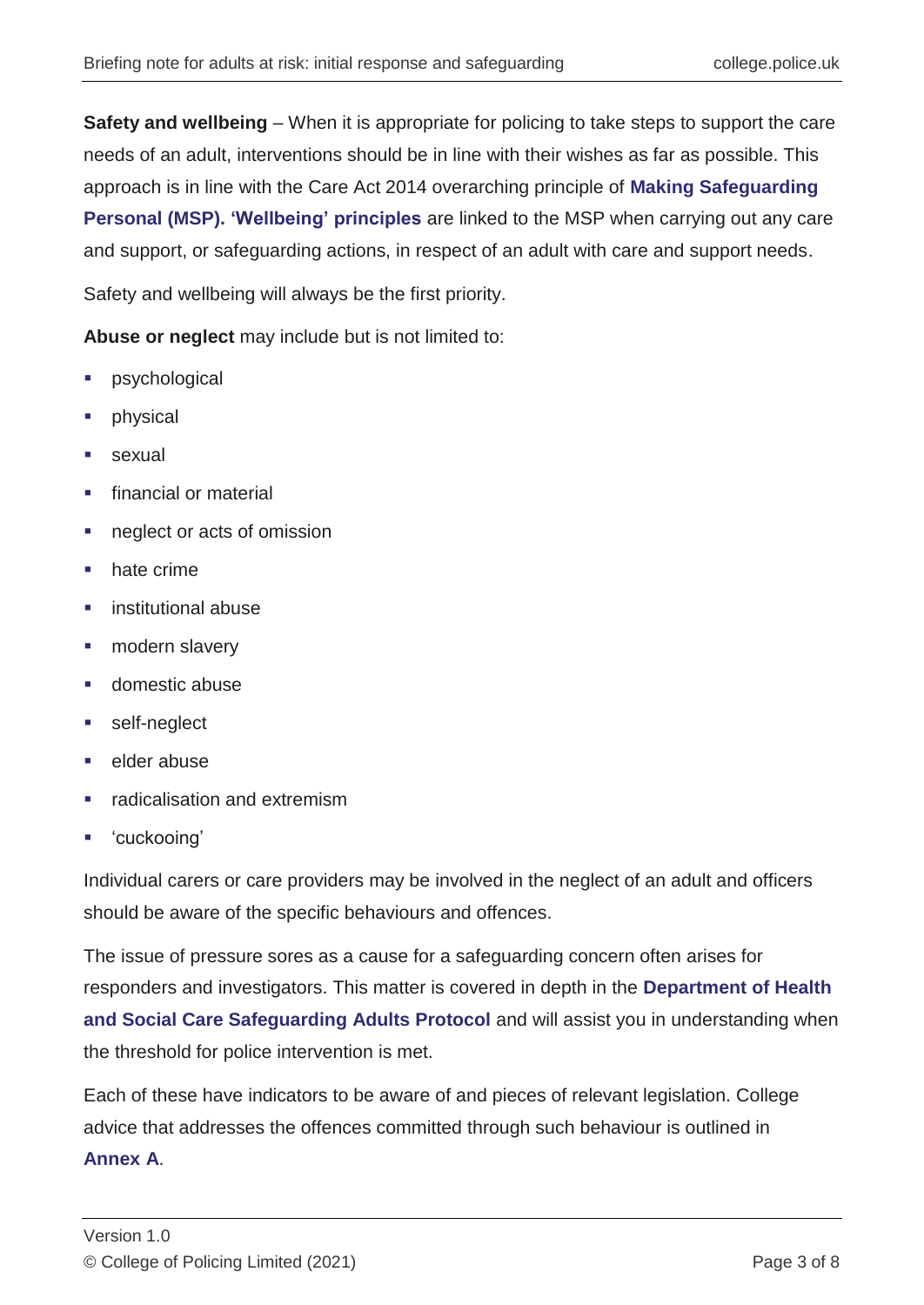#### Immigration status

Perpetrators may look to target those who are vulnerable through being illegally in the country or with insecure immigration status, for example here on a spousal visa. Officers should deal with crimes being reported separately from any possible immigration offences and ensure perpetrators are held to account. It may be appropriate to refer immigration offences to relevant bodies but this should not obstruct police dealing with people suspected of causing harm.

#### Homelessness

Under the Homelessness Reduction Act 2017, specified public bodies in England now have a duty to refer a homeless individual's case (with consent) to a housing authority. Although the police do **not** have a specific duty to refer, effective prevention and relief of homelessness requires public bodies to work together to help address the multiple factors that cause an individual's homelessness. Should officers and police staff feel that a referral is required due to the seriousness of an individual's situation, they should do so in line with local procedures.

### Initial actions by police responders

- Communicate with the adult away from potential suspects. Where appropriate adults are used to facilitate communication, ensure they are not connected to the behaviour being complained of, to enable safe, autonomous disclosure.
- Use professional curiosity to explore and understand the full circumstances of the matter with which you are dealing.
- Use risk tools to help identify the vulnerabilities within an individual that led to them suffering harm or being at risk of harm.
- Assess the level of risk and decide whether immediate action is required to remove the **[risk of harm](https://www.app.college.police.uk/app-content/risk-2/?s=)**.
- There may be suspects within the family or community that collude in the abuse, particularly where notions of **[shame and honour](https://www.app.college.police.uk/app-content/major-investigation-and-public-protection/forced-marriage-and-honour-based-violence/)** are part of culture: this will pose heightened risk for victims.
- Consider the use of protective orders and/or other safeguarding activities to prevent criminal behaviour by suspects.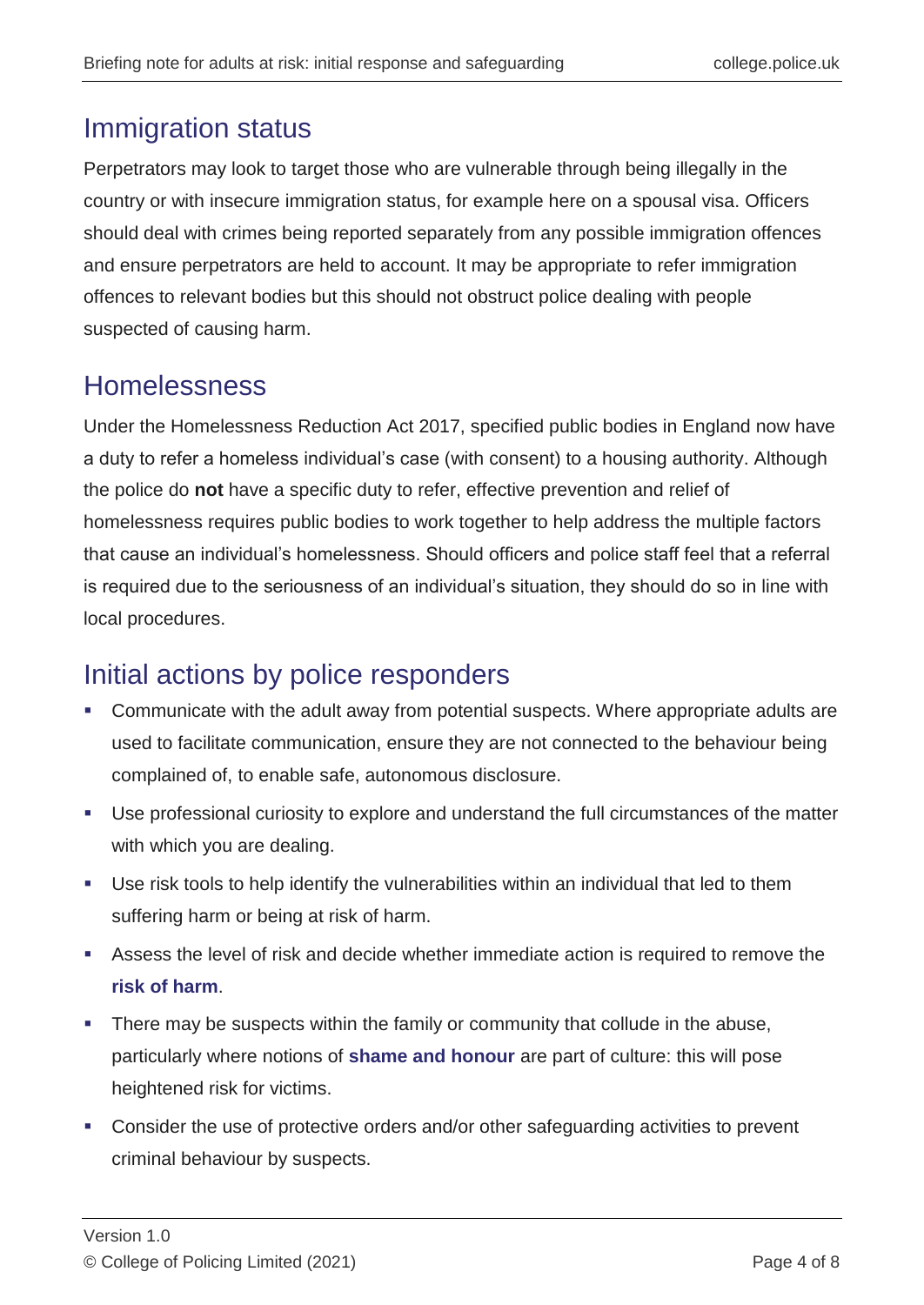- **Consider whether to refer to another organisation for ongoing care and support.**
- Consent for referral will be needed unless the person lacks mental capacity. Where consent is refused but you have vital concerns for their safety, consider a safeguarding referral.

Once you have assessed the risk of harm to the victim, the following levels of risk will require the accompanying safeguarding approaches in addition to other tactical **[options](https://www.mle.ncalt.pnn.police.uk/CourseContent/37443/PPTMO%20-%20Public%20Protection%20Tactical%20Menu%20of%20Options.pdf)** to manage immediate risk.

| <b>High</b>     | Physical, psychological, emotional or financial abuse has taken<br>place, or is immediately imminent.<br>Immediate positive action may be required to safeguard and<br>support the victim and manage the risk posed by the<br>perpetrator.<br>A safeguarding concern referral is required to the local<br>authority.                                                                                                                           |
|-----------------|------------------------------------------------------------------------------------------------------------------------------------------------------------------------------------------------------------------------------------------------------------------------------------------------------------------------------------------------------------------------------------------------------------------------------------------------|
| <b>Medium</b>   | Adults with care and support needs.<br>Positive action to safeguard and support the victim may be<br>required to prevent further harm where abuse or exploitation is<br>suspected. An assessment of needs referral is required, so that<br>the local authority can assess whether care and support of the<br>person is appropriate, or other locally available support services<br>are relevant.                                               |
| <b>Standard</b> | No ongoing support needs identified.<br>There is no continuing cause for concern. The actions taken at<br>the point of reporting have likely resolved the situation for the<br>person and there is no identified need for further provision of<br>services. Officers should be aware of local service providers for<br>specific vulnerabilities, for example mental ill health, age or<br>diversity to assist through signposting or referral. |

#### **[See flowchart 'Deciding whether you need to make a safeguarding referral'](https://www.app.college.police.uk/wp-content/uploads/2021/03/APP_Deciding-whether-you-need-to-make-a-safeguarding-concern-referral.png)**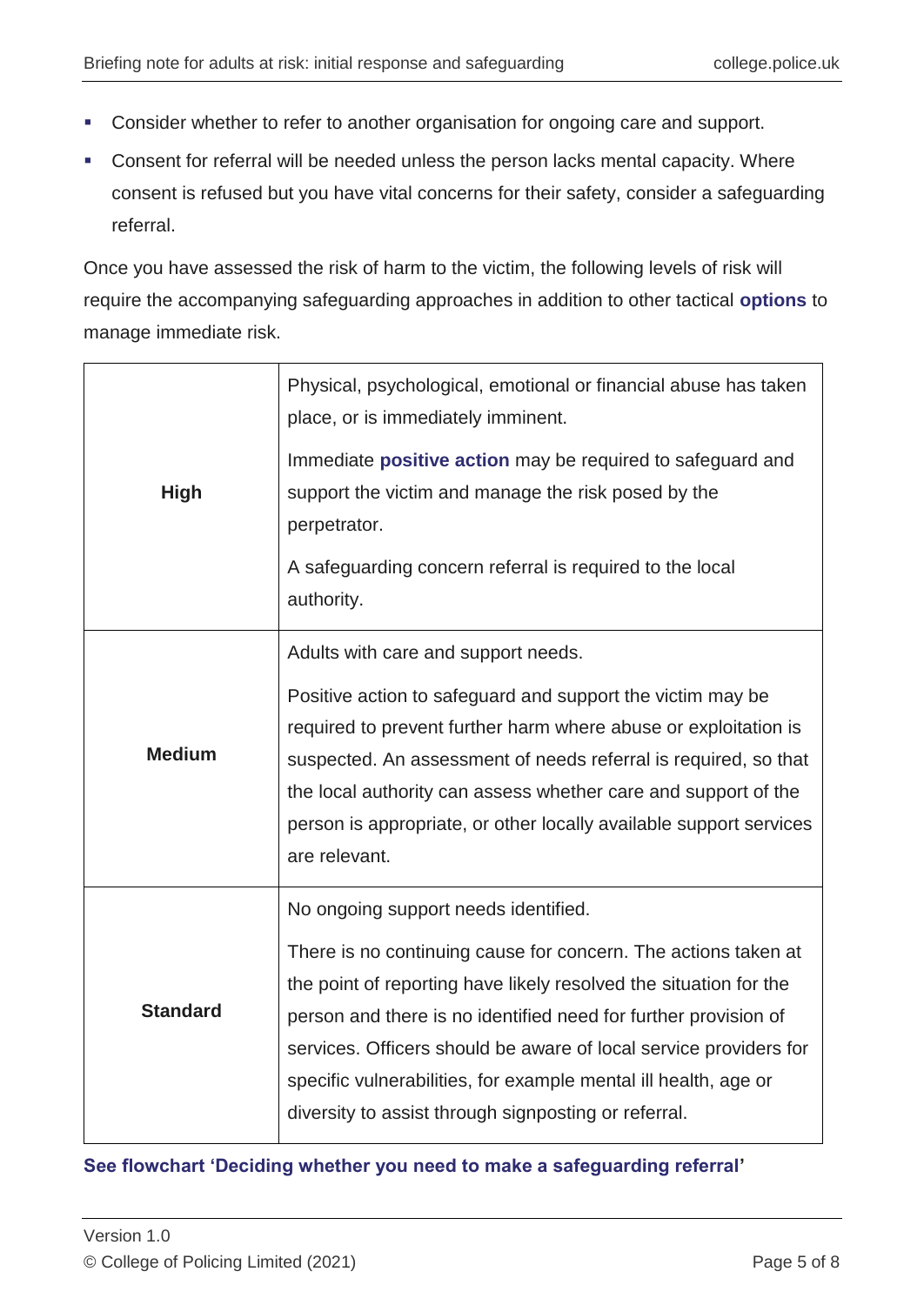# Recording

Record findings and risk management activity on local intelligence or crime/incident recording systems. In medium and high-risk cases, the context of the presenting vulnerabilities and risk identified will be important for understanding the totality of the situation and for developing safeguarding plans. Record the following information to assist with safeguarding referral decisions:

- the adult's accommodation type, condition and general circumstances
- details of cohabitees/residing family members, including children
- any existing care arrangements or networks of support and contact details if known
- details of identified vulnerabilities that caused the victim to suffer/be at risk of harm or exploitation
- context and assessment of the risk to the adult based on your professional judgement
- details of current and any previous police involvement
- the relationship with the abuser, if any
- the adult's views of what they would like to happen and whether they are aware and involved in the safeguarding activity and referral process
- details about the adult's care provider and any previous or associated incidents that may indicate institutional abuse

# Local authority responsibility

On receipt of a referral from any agency, the local authority has a duty to gather information to evaluate any immediate risk to the adult. They should use this to make a decision as to whether a care needs assessment or an enquiry under **[section 42 of the Care Act 2014](https://www.gov.uk/government/publications/care-act-2014-part-1-factsheets/care-act-factsheets)** is required. Therefore the more information you can provide, the better the decision-making is likely to be.

# Mental capacity

There should be an assumption that the victim has the capacity to make decisions, look after their welfare and understand what is being asked of them, unless it is clear that they have an impairment of, or disturbance in the functioning of, the mind or brain. Police officers cannot make formal assessments of capacity but can provide helpful insight for assessors.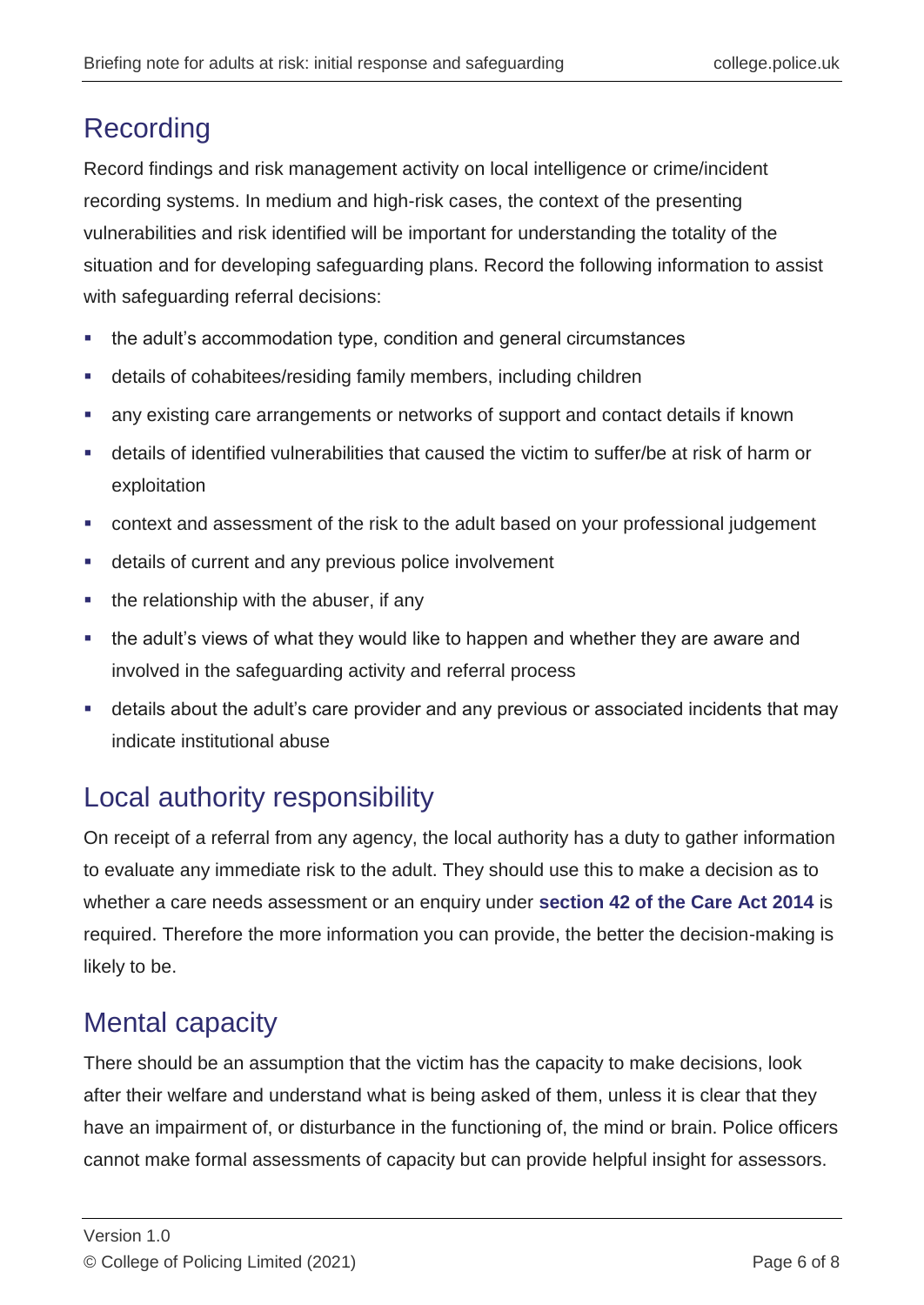The advice in **[Annex B](https://library.college.police.uk/docs/college-of-policing/Adults-At-Risk-Annexes-2021.pdf#page=18)** provides further information on the requirements under the Mental Capacity Act 2005 and the role of Independent Mental Capacity Advocates (IMCAs).

For further information, see **[APP on mental health](https://www.app.college.police.uk/app-content/mental-health/mental-capacity/?highlight=MENTAL%20CAPACITY?s=MENTAL+CAPACITY)**.

### Initial investigation

Where it is clear from your enquiries that criminal offences are being alleged/committed, certain actions will be required or need to be considered where the person is at risk of harm or needs support to engage with the criminal justice system (CJS).

- Physical evidence, including photos of injuries, is particularly important in cases where victims and witnesses are unable to provide comprehensive accounts of what happened.
- Restrict questioning to taking an **[initial account](https://www.college.police.uk/What-we-do/Standards/Guidelines/Initial-accounts/Documents/Initial_Accounts_Guidelines.pdf)**, as they may be entitled to a video recorded interview in accordance with **[Achieving Best Evidence \(ABE\)](https://www.app.college.police.uk/app-content/investigations/victims-and-witnesses/#achieving-best-evidence)** guidelines. Ensure the person can make disclosures out of earshot of any potential abuser.
- Where there are communication issues, consider the use of body-worn video (and/or an appropriate person, for example a social worker, to aid communication for initial accounts).
- The Care Act 2014 extended the range of situations and people who are eligible for independent advocacy. Local authorities must arrange an independent advocate for any person who would experience substantial difficulty in being involved in their care and support assessment, care planning or safeguarding enquiry/review, when there is no appropriate person (family member or friend) to support their involvement and represent them.
- In cases of neglect in any health and care setting, it is most important to gain access to the care records of that person in their entirety at the earliest opportunity. Consider requesting the attendance of a specialist officer. Vulnerable and intimidated victims of certain crimes have rights to an enhanced service under the **[Code of Practice for](https://www.app.college.police.uk/app-content/prosecution-and-case-management/victim-and-witness-care/?s=)  [Victims of Crime 2020](https://www.app.college.police.uk/app-content/prosecution-and-case-management/victim-and-witness-care/?s=)**. This includes, but is not limited to:
	- o an immediate needs assessment that should be refreshed at significant points in the investigation. The purpose is to make sure the victim has the support they require through the criminal justice process